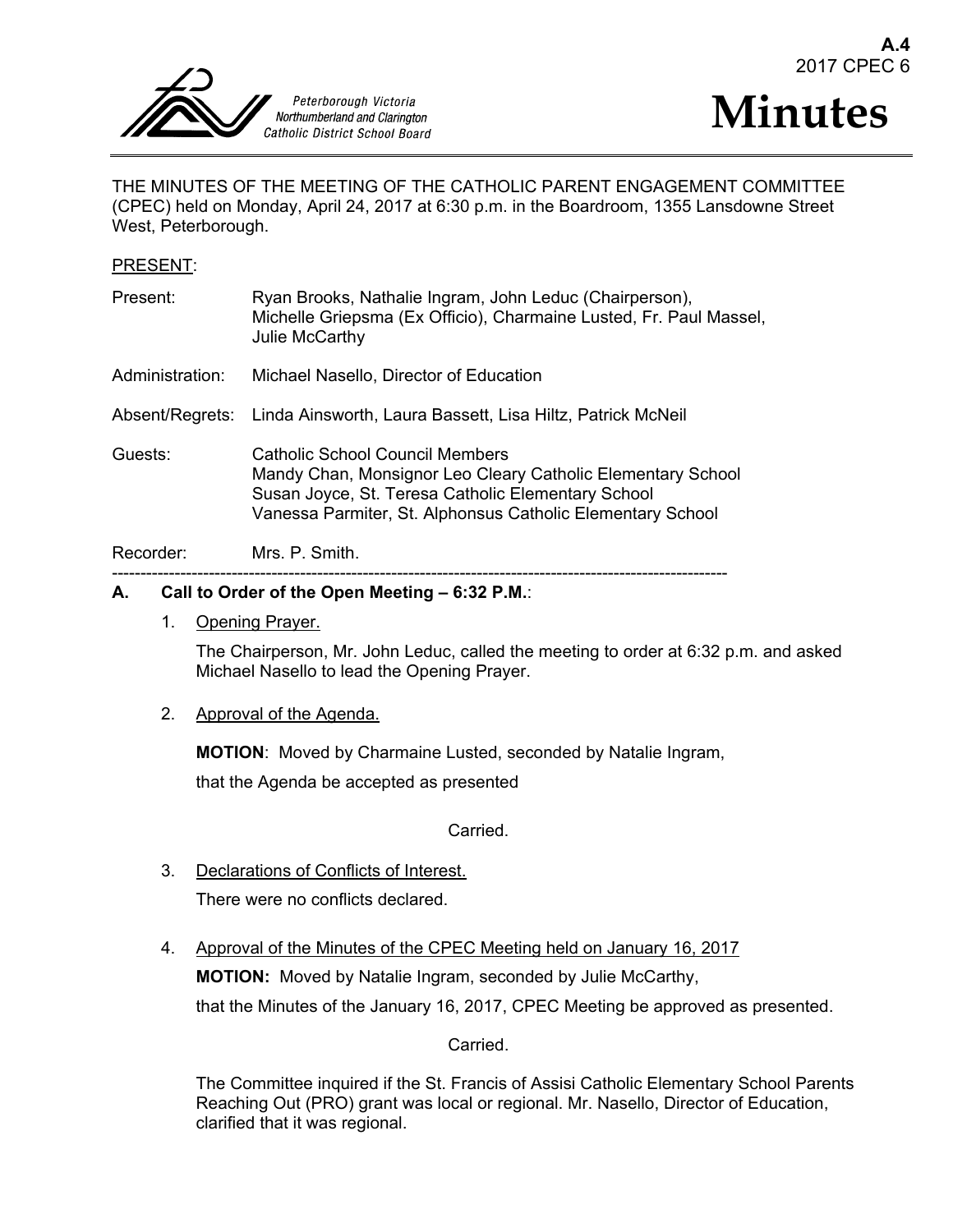## 5. Business Arising Out of the Minutes.

There were no items.

#### **B. Presentations**:

1. Renewing the Promise – Catholic Education Consultation – Mrs. Laurie Corrigan.

The Catholic School Council Committee and guests joined the Faith and Equity Advisory Committee in the Large Boardroom of the Catholic Education Centre to hear *Renewing the Promise* presentation followed by an opportunity to participate in the consultation process.

2. Strategic Planning Consultation.

As a system wide process, Mr. Michael Nasello, Director of Education, shared a presentation on the Strategic Planning Consultation process and collected input from the Committee.

- 3. Social and Recognition Evening Planning for May 24, 2017. Pam Smith shared the below report that was provided by Michelle Kennedy.
	- 1. Location: St. Peter Catholic Secondary School cafeteria is booked.
	- 2. Meal: St. Peter Catholic S.S. declined the invitation and the Cheese Shop will be catering the meal.
	- 3. Guest Speaker: Fr. Gilles Mongeau –Will be speaking on "Belonging in a Catholic School".
	- 4. Gifts: Journals (similar to previous years) have been ordered and are scheduled to arrive this week. They will have the cross, logo and the Board's vision on the cover.
	- 5. Program: The program will follow last year's script. After discussion the Committee confirmed they would like to have a power point presentation containing photos of events that will loop during dinner.
	- 6. Invitation: The invitation will be sent out this week to the Catholic School Council Chairs/Co-Chairs, OAPCE representatives, Trustees, Superintendents and Principals. Chairs are invited to extend the invitation to up to three council members per school. If a Chair is unable to attend they should encourage representation to attend the event.

## 4. Fall Event Planning:

Mr. Nasello discussed the possibility of having Jennifer Kolari, a child and family therapist and author as a presenter to consider for the November parent event. Mr. Nasello shared one of Jennifer Kolari's short videos, "The Calm Technique and Child Brain Development" on TVO.

5. Parent Involvement Committee (PIC) Symposium:

Charmaine Lusted reported that a team from PVNCCDSB attended the April 22, 2017 symposium held in Barrie.

This event was hosted by the Ministry of Education. This was an opportunity to share in discussions with the Ministry and network with other Boards. Laura Bassett and Michael Nasello shared a presentation at the event on what our Board is about. This event was an opportunity for voices to be heard and share in the importance of Catholic Education.